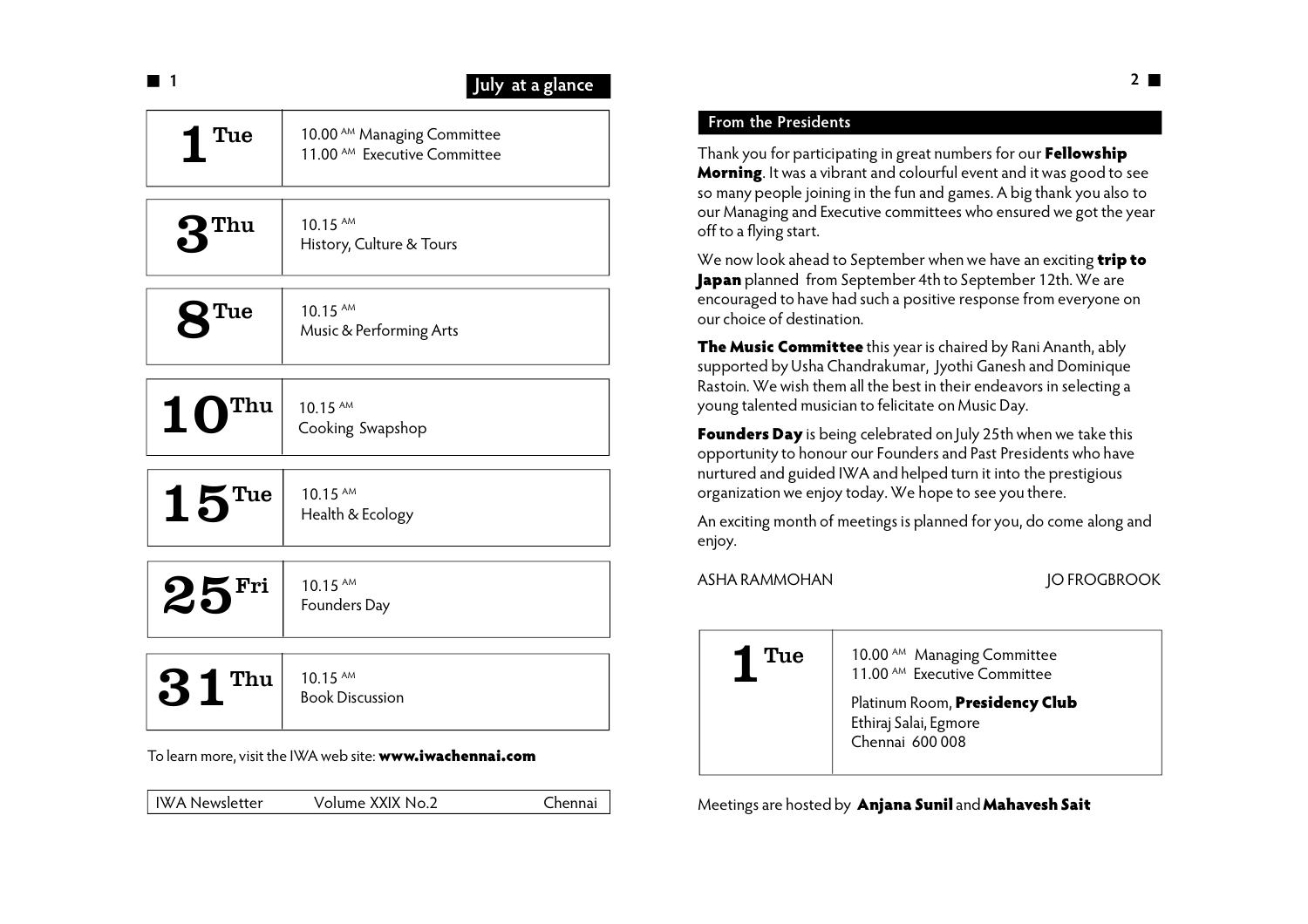### **INTERNATIONAL MUSIC DAY**

International Music Day on 1st October, is also the day when we remember and honour our founder Nirmal Seshadri and her love for music. Her family has set up an endowment fund and each year a committee is formed for the specific purpose of recognizing a young and talented musician.

The Music Committee for the year 2014-2015 comprises the following members:-

| <b>CHAIRPERSON</b> | RANI ANANTH          |
|--------------------|----------------------|
| <b>MEMBER</b>      | USHA CHANDRAKUMAR.   |
| <b>MEMBER</b>      | <b>IYOTHI GANESH</b> |
| <b>MEMBER</b>      | DOMINIQUE RASTOIN    |

The selected candidate should preferably be under 18 years of age and should have certifications, awards and citations to his/her credit. Members can send in their suggestions and recommend prospective candidates in writing by email (rani\_ananth@hotmail.com) to Rani Ananth or call 9840761624 by 31st July 2014, supported by appropriate write ups.

ASHA RAMMOHAN JO FROGBROOK

## **History, Culture & Tours**

| ) Thu<br>$\bullet$ | $10.15$ <sup>A.M</sup><br>The Pearl Room<br><b>Presidency Club</b><br>Commander-in-chief Road<br>Egmore, Chennai 600 008 |
|--------------------|--------------------------------------------------------------------------------------------------------------------------|
|--------------------|--------------------------------------------------------------------------------------------------------------------------|

## **Get Lost to Timbuktu**

Timbuktu - A city in the West African nation of Mali, situated north of the River Niger on the southern edge of the Sahara desert. Timbuktu was an intellectual and spiritual capital and a centre for the propagation of Islam throughout Africa in the 15th and 16th centuries.

**Mr. Ejji .K. Umamahesh**, who has travelled extensively, will talk about his travels to Timbuktu. He will highlight on the Budapest Bamako car rally, the Dogon country and the crossing of the Sahara to reach Timbuktu. He will also enlighten us with the history and how the city has evolved today.

We thank **Asha Hemdev** for being our day felicitator.

SHEETAL SHAH CHRIS BOMSTAD

Hearty congratulations to **Prema Kumar** on having received the **SHEROES AWARD 2014** for Excellence in the field of Education from the C K Family and Naturals.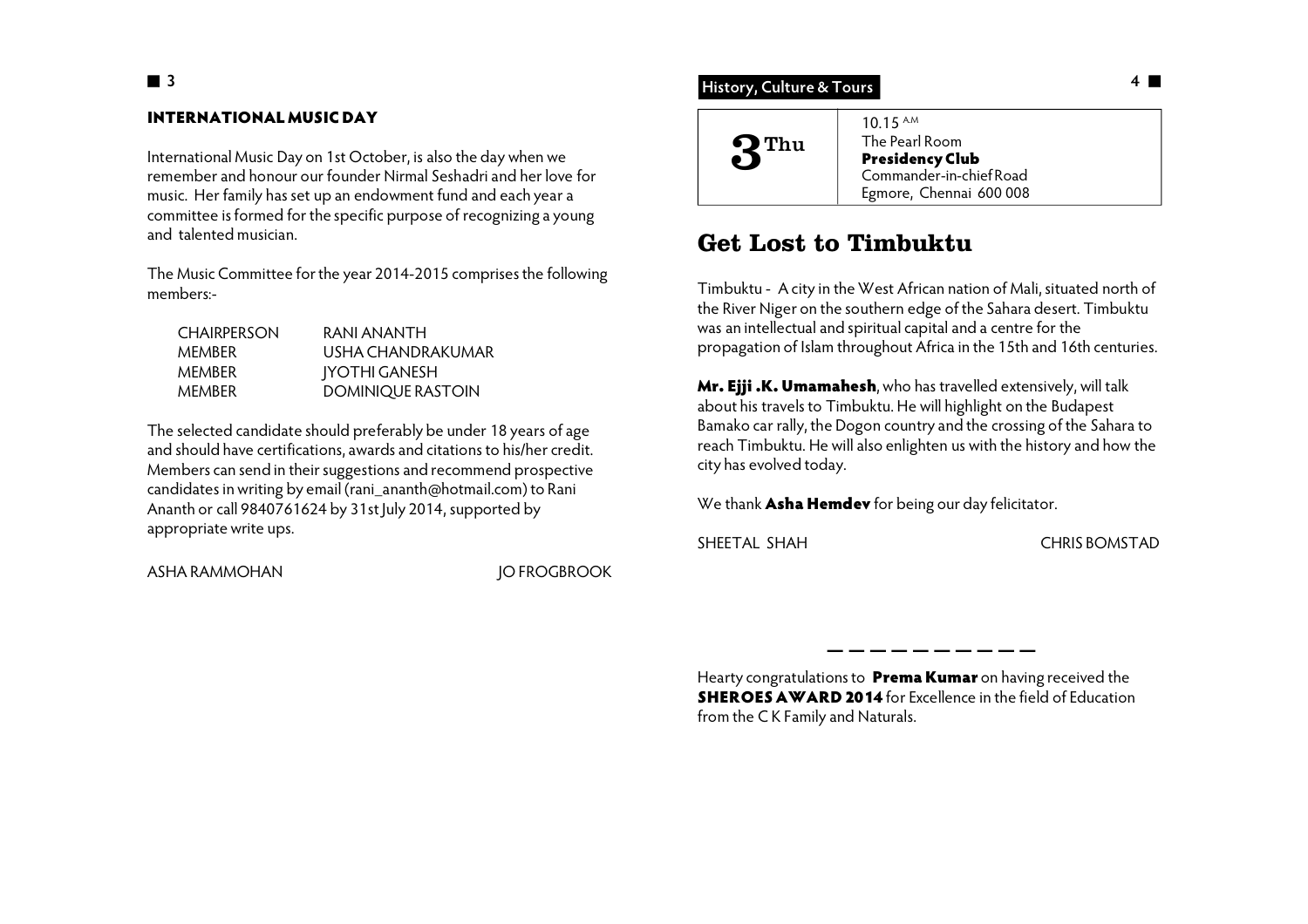### **Music & Performing Arts**

| $\mathbf{\mathbf{Q}}$ Tue | $10.15$ AM<br>E Hotel (3rd Floor)<br>Express Avenue Mall, Gate 1<br>Patullos Road<br>Chennai 600002 |
|---------------------------|-----------------------------------------------------------------------------------------------------|
|---------------------------|-----------------------------------------------------------------------------------------------------|

## **"All the World's a Stage…."**

The work of Sriram Ayer's organization NalandaWay, exemplifies the Shakespearean expression –

### **"All the world's a stage, and all the men and women merely players"**.

Through performance, music, and dance, our speaker gives children in India's poorest districts a powerful platform in which to express their life experiences. In his enthralling presentation, he will highlight the profound transformations of underprivileged children via performance and music. Moreover, we will be graced with a short performance showcasing the children's many talents.

We thank **Amulya Rao** for being our day facilitator.

DEEPALI GOYAL CATHERINE REDDY

Change of address:

**Usha Saravanan** No.5, Kandaswami Street Mylapore, Chennai 600 004 Ph: 044-28470176

## **<sup>6</sup> Cooking Swapshop**



# **Home baking – cream cheese and mango cheesecake**

You often hear of actors with Medical degrees and writers with an Engineering degree. At an age when your educational qualification does not necessarily have a bearing on your career path, **Cindana Manickavel** has used her degree in Public Relations to carve a niche for herself as a home baker.

Despite the wide range of desserts she bakes, her cheesecakes, homemade cream cheese and dessert jars have always been her specialty. Cindana will be showing us how to make a mango cheesecake using easy to prepare cream cheese.

We thank **Saranya Jayakumar** and **Renuka Ishwariah** for sponsoring this meeting.

We thank **Reena Verghese** for being our day facilitator.

ANJANA SUNIL MAHVESH SAIT

**Food Tip for the month**: Put a slice of bread in a container of brown sugar to keep it from hardening into lumps.

The Hindu "Metro Plus"

In the June News letter **Rajini Reddy's** email was misspelt. Her emil ID is rajinicreddy@gmail.com

 **5**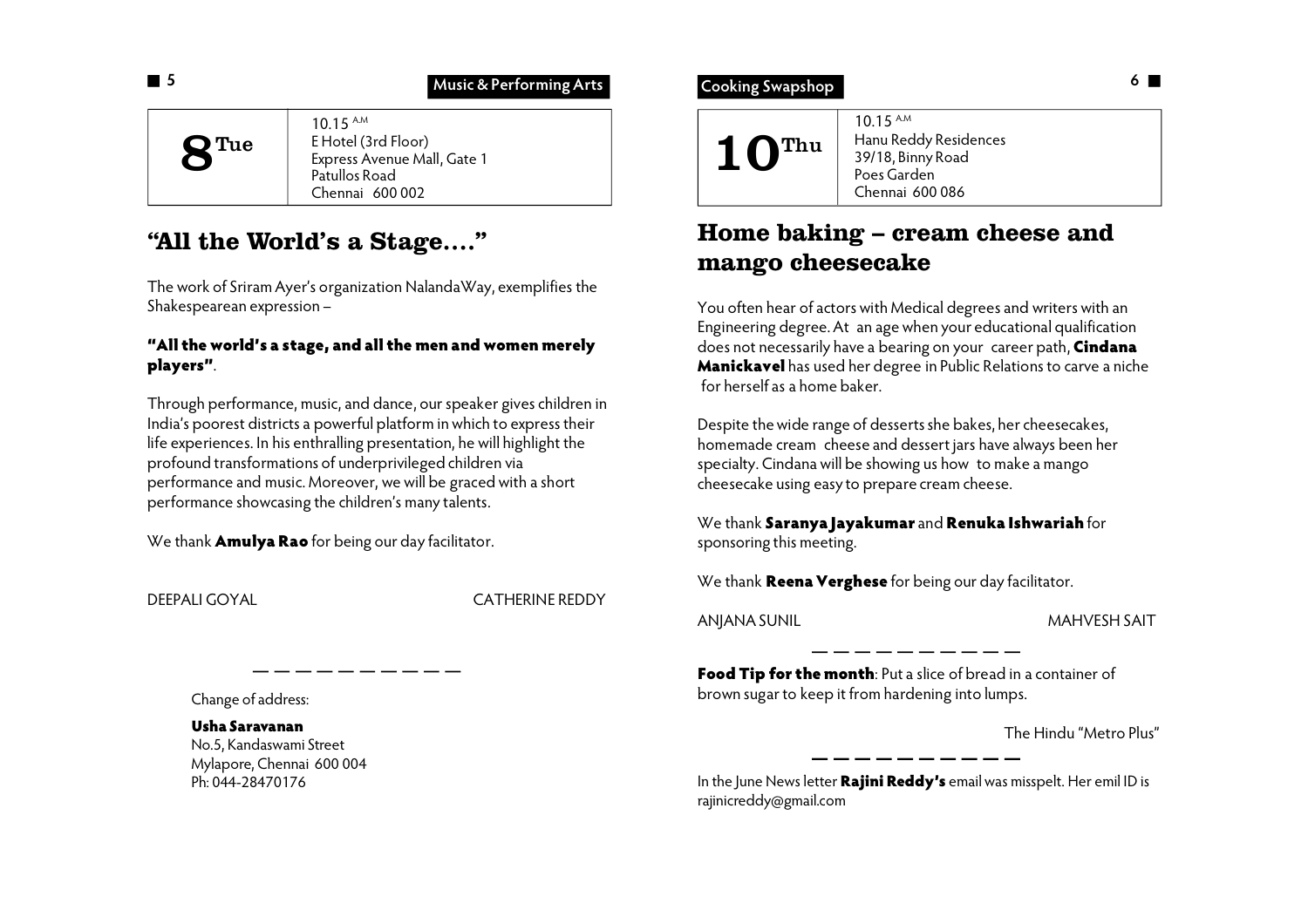## **Health & Ecology**

| $15$ <sup>Tue</sup> | $10.15$ AM<br>Hanu Reddy Residences<br>39/18, Binny Road<br>Poes Garden<br>Chennai 600 086 |
|---------------------|--------------------------------------------------------------------------------------------|

# **The psychological well-being of a multitasking woman**

Women's mental health is assuming great importance today in the scenario of the increasing violence against women, their multiple roles and responsibilities, the resultant stress and the demands made on them on a daily basis.

**Dr.R.Thara Srinivasan** a psychiatrist by training with a PhD in Disability in Schizophrenia is our renowned speaker for the day. She is the founder member director of the NGO Schizophrenia Research Foundation (SCARF), devoted to the cause of mental health in India. Amongst her numerous accolades she is responsible for the development of the 'Indian Disability Evaluation & Assessment Scale' (IDEAS) which has been acknowledged by the Govt. of India as the official tool to measure psychiatric disability. She is one of the very few Indians who have been conferred the Hon. Fellowship of the Royal College of Psychiatry, UK.

She will provide a fascinating overview of the mental health issues confronting today's woman. Arm yourselves with questions since she intends to talk less and discuss more.

We thank **Minnie Mathan** for being our day facilitator.

BADRUNNISA MAHADEVAN TINEKE SYSMANS

Our heartfelt condolences to **Era Kalra** on the loss of her husband

## **Founders Day**

| $10.15$ AM<br>Hotel Park Sheraton<br>$25^{\rm Fri}$<br>T.T.K. Road<br>Alwarpet<br>Chennai 600 018 |
|---------------------------------------------------------------------------------------------------|
|---------------------------------------------------------------------------------------------------|

# **Founders Day**

This is the time of year when we look back and celebrate the founding of our prestigious organization by seven amazing women. Over the years our past presidents have also played a huge part in building on these firm foundations, together creating a mosaic of cultural diversity and friendship, stimulating and challenging our minds to grow and develop.

Please join us for a morning of celebration!

A warm thank you to **Vijay Goyal**, **Deepali Goyal**, **Shashi Malhotra** and **Chandra Seoni** for hosting this special event.

**This is a members only meeting**.

ASHA RAMMOHAN JO FROGBROOK

MANAGING & EXECUTIVE COMMITTEES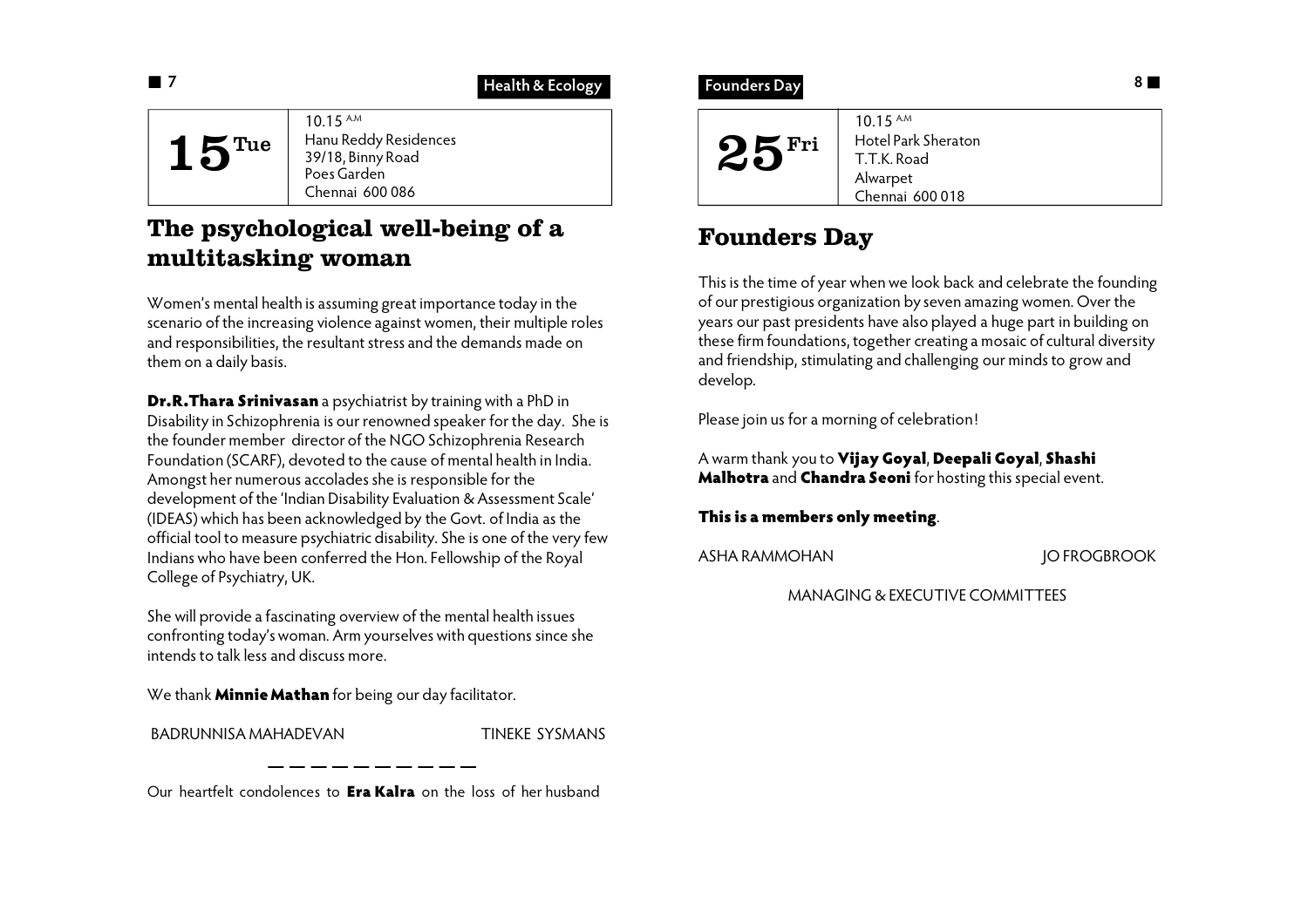## **19** Book Discussion

| $31$ <sup>Thu</sup> | 10.15 A.M<br>Sheetal Parakh's Residence<br>No.6, Tarapore Avenue<br>Harrington Road, Chetpet<br>Chennai 600 031 |
|---------------------|-----------------------------------------------------------------------------------------------------------------|
|---------------------|-----------------------------------------------------------------------------------------------------------------|

## **The Americans: a novel**

 Just out from HarperCollins India's literary imprint, Fourth Estate, is this intriguingly named novel by Chennai-based novelist **Chitra Viraraghavan**. Here's your chance to find out who the Americans are in this "smashing debut", as critics are calling it. Viraraghavan's novel is set entirely in the United States, and tells the stories of ten different characters, of different ages, backgrounds, ethnicity, gender and class, whose lives are linked through an eleventh character, Tara, who travels to America from Chennai. Full of drama, and rising at times to the level of a thriller, "The Americans" is a thought-provoking book that anyone who has friends or relatives in the United States will identify with and enjoy. Be there to catch Chitra in conversation with our new IWA member - **Sabina Narayan**.

We thank **Sheetal Parakh** for so graciously opening her lovely home for this meeting.

We thank **Rathi Nilakantan** for being our day facilitator.

## **Please note** :**Entry into Harrington Road is via Poonamalle High Road and left after Pachiappas College**.

ANITA KOSHY MASAKO MARUYAMA



IWA expresses its heartfelt condolences to the bereaved family of **Mahmooda Haja Shereef**

# **Trip to Japan**

Japan is one of the most popular travel destinations in the world; a unique blend of traditional and modern, where temples and historic buildings co-exist alongside modern achievements in architecture and technology. Visitors can immerse themselves in Japanese history and culture one day and get a glimpse of the future through technological developments the next. Many of the historical sites are still used for their original purposes while remaining open to the public. The natural beauty of Japan can also be enjoyed all year round.

The places included in the IWA tour are :

## **Hiroshima**

Hiroshima has been the principal city of the Chugoku Region for hundreds of years. After its construction in the 16th century, Hiroshima Castle was the most formidable fortification for miles. Today, Hiroshima is a vibrant city and home to over a million inhabitants.

When the first atomic bomb was dropped over Hiroshima on August 6, 1945, the city became known worldwide for this unenviable distinction.

Itsukushima Shrine is a Shinto shrine on the island of Itsukushima (popularly known as Miyajima) in the city of Hatsukaichi in Hiroshima Prefecture in Japan. It is a UNESCO World Heritage Site.

## **Osaka**

With a population of 2.5 million, Osaka is Japan's third largest and second most important city. It has been the economic powerhouse of the Kansai region for many centuries.